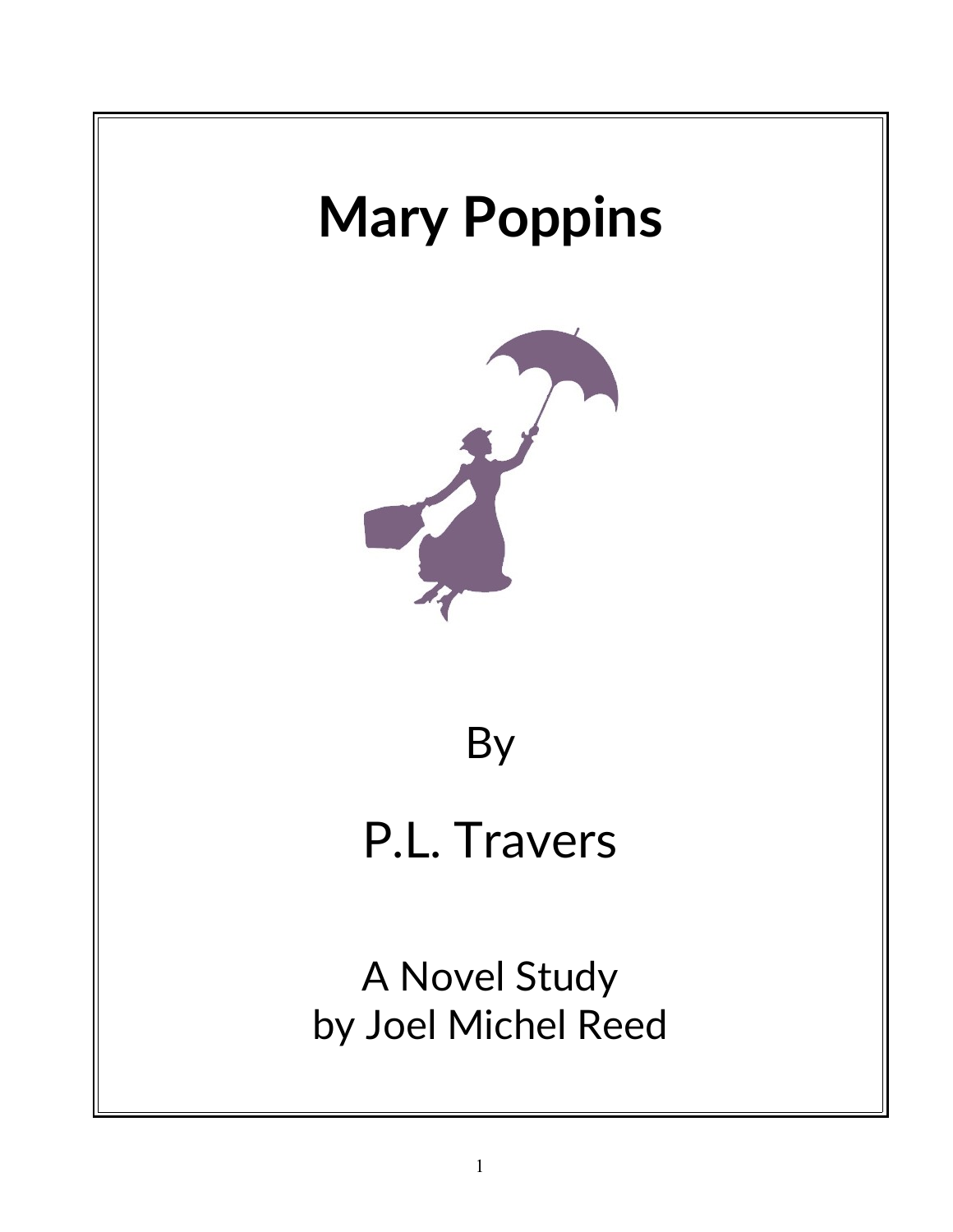By P.L. Travers



**Table of Contents**

| 3  |
|----|
|    |
| 4  |
|    |
| 5  |
|    |
| 6  |
|    |
|    |
| 47 |
|    |

**About the author:** Joel Reed has over 70 published novel studies and is the author of four novels. For information on his work and literature, please visit [www.reednovelstudies.com](http://www.reednovelstudies.com/)

> Copyright © 2014 Joel Reed Revisions Completed in 2022 All rights reserved by author. Permission to copy for single classroom use only. Electronic distribution limited to single classroom use only. Not for public display.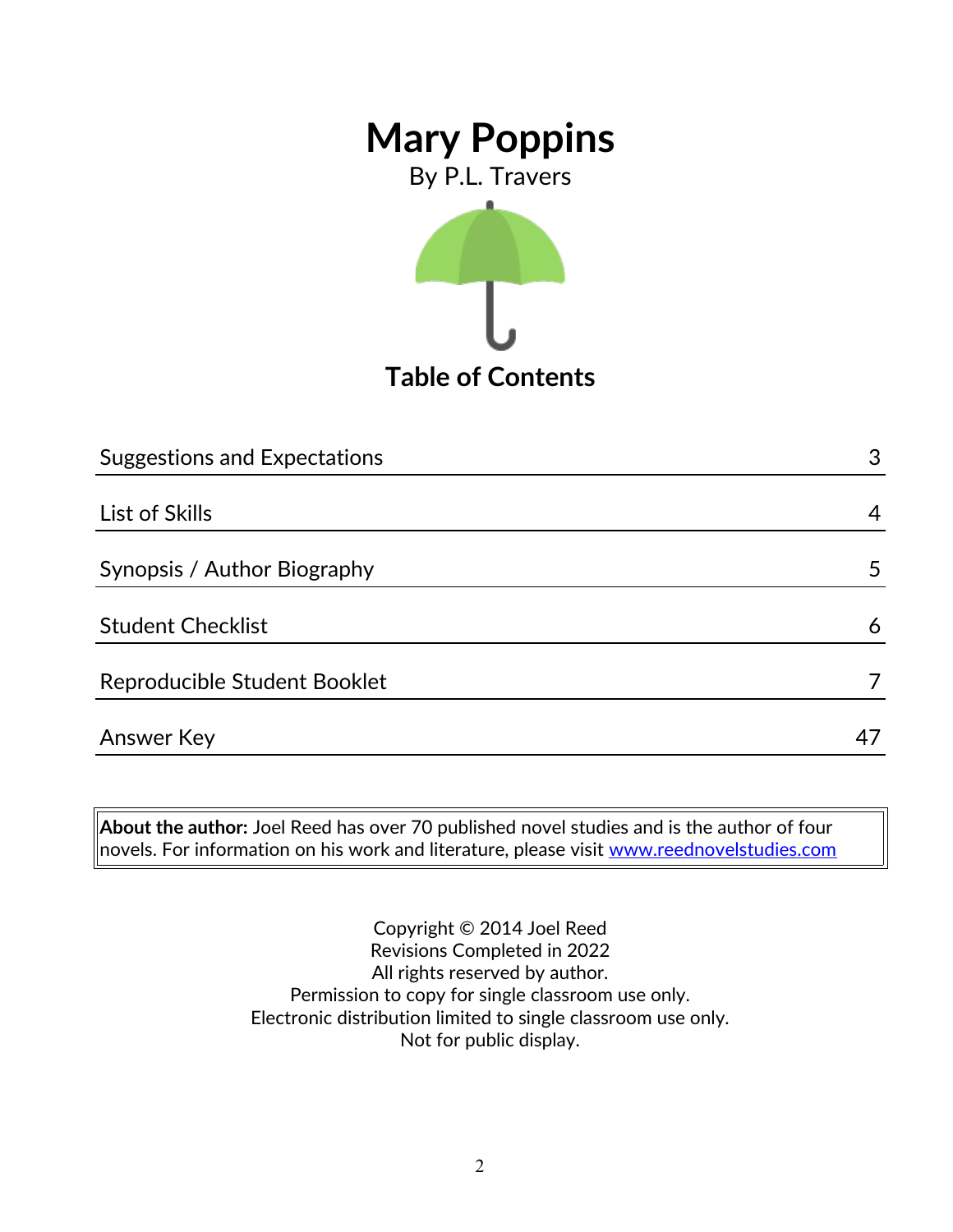## By P.L. Travers

## **Suggestions and Expectations**

This curriculum unit can be used in a variety of ways. Each chapter of the novel study focuses on 2 or 3 chapters of **Mary Poppins** and is comprised of five of the following different activities:

- Before You Read
- Vocabulary Building
- Comprehension Questions
- Language Activities
- Extension Activities

### **Links with the Common Core Standards (U.S.)**

Many of the activities in this unit are supported by the Common Core Standards. For instance the *Reading Standards for Literature, Grade 5*, makes reference to the following:

a) determining the meaning of words and phrases. . . including figurative language;

b) explaining how a series of chapters fits together to provide the overall structure;

c) compare and contrast two characters;

d) determine how characters … respond to challenges;

e) drawing inferences from the text;

f) determining a theme of a story . . . **and many others.**

A principal expectation of the unit is that students will develop their skills in reading, writing, listening and oral communication, as well as in reasoning and critical thinking. Students will also be expected to provide clear answers to questions and well-constructed explanations. It is critical as well that students be able to relate events and the feelings of characters to their own lives and experiences and describe their own interpretation of a particular passage.

A strength of the unit is that students can work on the activities at their own pace. Every activity need not be completed by all students. A **portfolio cover** is included (p.7) so that students may organize their work and keep it all in one place. A **Student Checklist** is also included (p.6) so that a record of completed work may be recorded.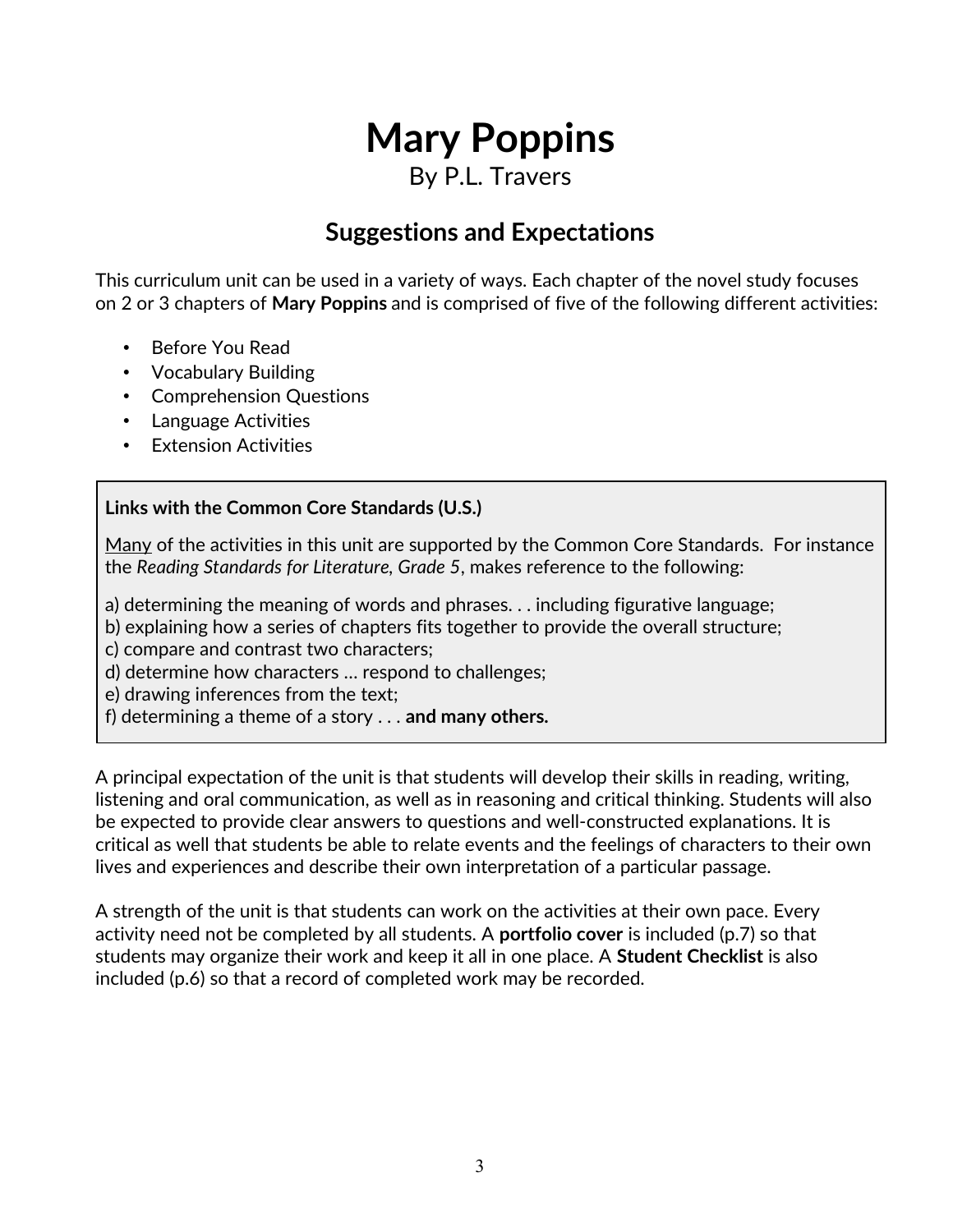By P.L. Travers

# **List of Skills**

### **Vocabulary Development**

- 1. Locating descriptive words/phrases 7. Use of singular / plural nouns
- 2. Listing synonyms/homonyms 8. Listing compound words
- 3. Identifying/creating *alliteration* 9. Identifying parts of speech
- 4. Use of capitals and punctuation 10. Identifying syllables
- 5. Identify *foreshadowing*. 11. Identify/create *similes*
- 6. Identify *personification* 12. Identify anagrams

### **Setting Activities**

1. Summarize the details of a setting

### **Plot Activities**

- 1. Complete a *time line* of events 4. Identify *cliffhangers*
- 
- 3. Complete Five W's Chart

### **Character Activities**

- 
- 

### **Creative and Critical Thinking**

- 
- 2. Write a newspaper story 6. Write a book review
- 
- 4. Compare the book and movie. 8. Complete a KWS Chart

### **Art Activities**

- 
- 
- 3. Create an Information Card
- 
- 
- 
- 
- 
- 

- 
- 2. Identify conflict in the story **5.** Identify the climax of the novel.
- 1. Determine character traits 3. Relating personal experiences
- 2. Identify the protagonist 4. Compare two characters
- 1. Research 5. Write a description of personal feelings
	-
- 3. Participate in a talk show 7. Complete an Observation Sheet
	-
- 1. A Storyboard 4. Design a cover for the novel
- 2. Create a collage 5. Create a comic strip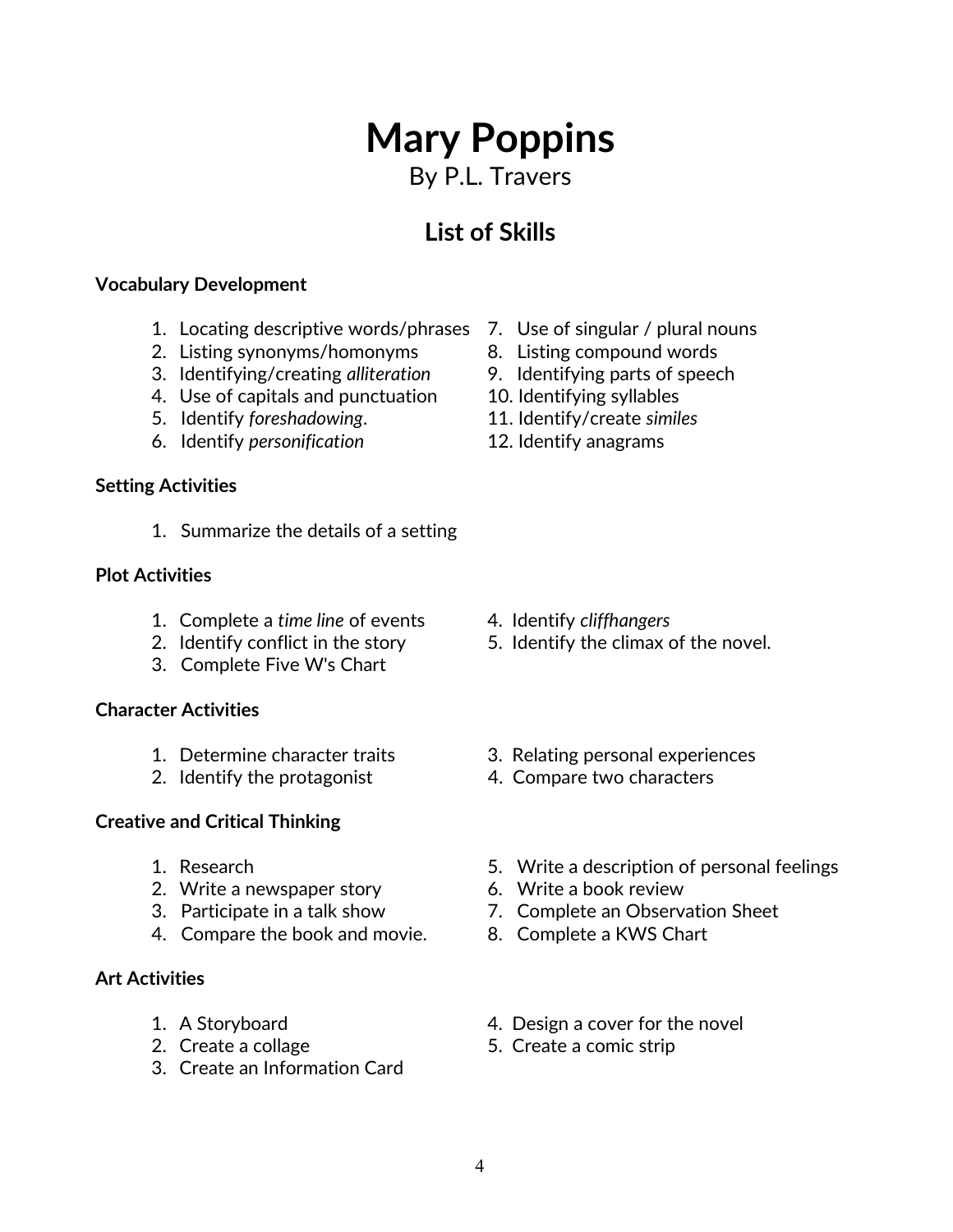# **Mary Poppins** By P.L. Travers

### **Synopsis**

 A blast of wind, a house rattling bang, and Mary Poppins arrives at Number Seventeen Cherry-Tree Lane. Quicker than she can close her umbrella, she takes charge of the Banks children – Jane, Michael, and the twins – and changes their lives forever.

 Unlike other nannies, Mary Poppins makes the most ordinary events extraordinary. She slides up banisters, pulls all manner of wonders out of her empty carpetbag, and banishes fear or sadness with a no-nonsense "Spit-spot". Who else can lead the children on one magical adventure after another and still gently tuck them in at the end of the day? No one other than the beloved nanny Mary Poppins. (Publisher – Houghton Mifflin Harcourt)

A complete synopsis and other helpful reviews can be found on the following website: http://en.wikipedia.org/wiki/Mary\_poppins

### **Author Biography** P.L. Travers

 **Pamela Lyndon Travers**, (born **Helen Lyndon Goff**; 9 August 1899 – 23 April 1996), was an Australian-British novelist, actress and journalist. In 1924, she emigrated to England where she wrote under the pen name **P. L. Travers**. In 1933, she began writing her series of children's novels about the mystical and magical English nanny Mary Poppins. During the Second World War, while working for the British Ministry of Information, she traveled to New York where Roy Disney first contacted her about selling the Mary Poppins character to the Disney studio for film use.

 For services to literature, Travers was made an Officer of the Order of the British Empire by Elizabeth II in 1977. Her popular



books have been adapted many times, including the 1964 film starring Julie Andrews and the Broadway musical originally produced in London's West End. (Biography courtesy of Wikipedia: http://en.wikipedia.org/wiki/P. L. Travers)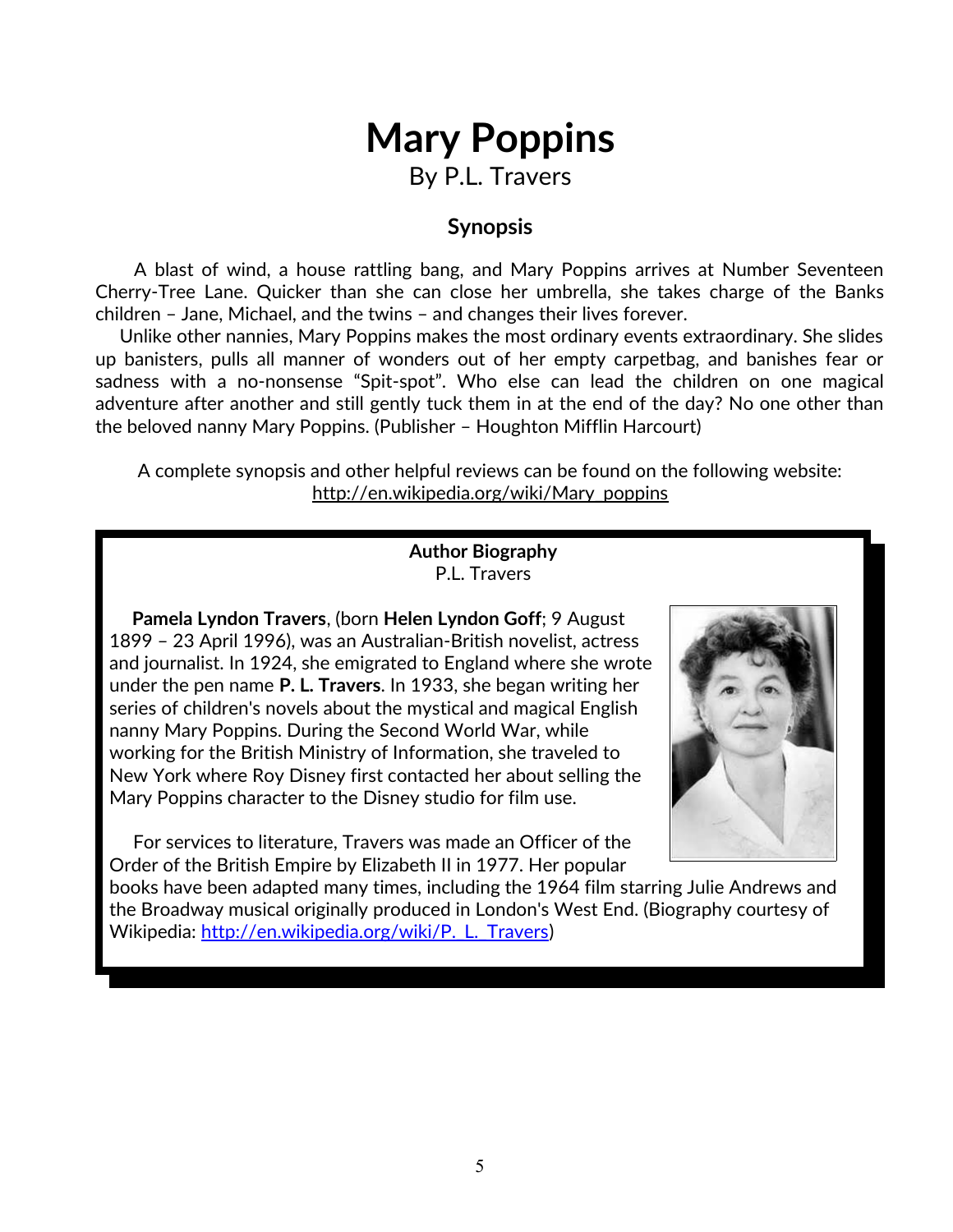By P.L. Travers



Student Name

| Assignment | Grade / Level | Comments |
|------------|---------------|----------|
|            |               |          |
|            |               |          |
|            |               |          |
|            |               |          |
|            |               |          |
|            |               |          |
|            |               |          |
|            |               |          |
|            |               |          |
|            |               |          |
|            |               |          |
|            |               |          |
|            |               |          |
|            |               |          |
|            |               |          |
|            |               |          |
|            |               |          |
|            |               |          |
|            |               |          |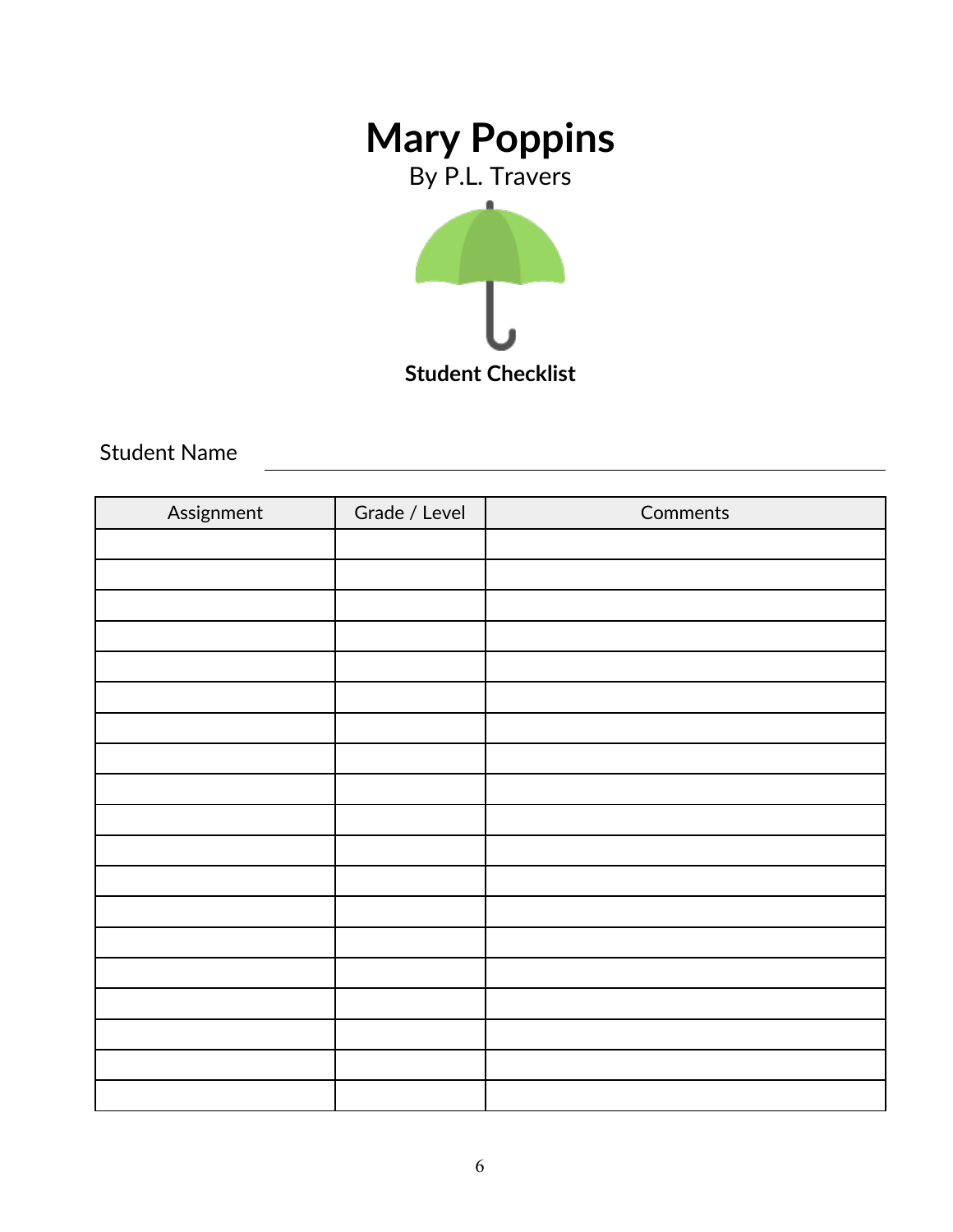

*By P.L. Travers*

Name: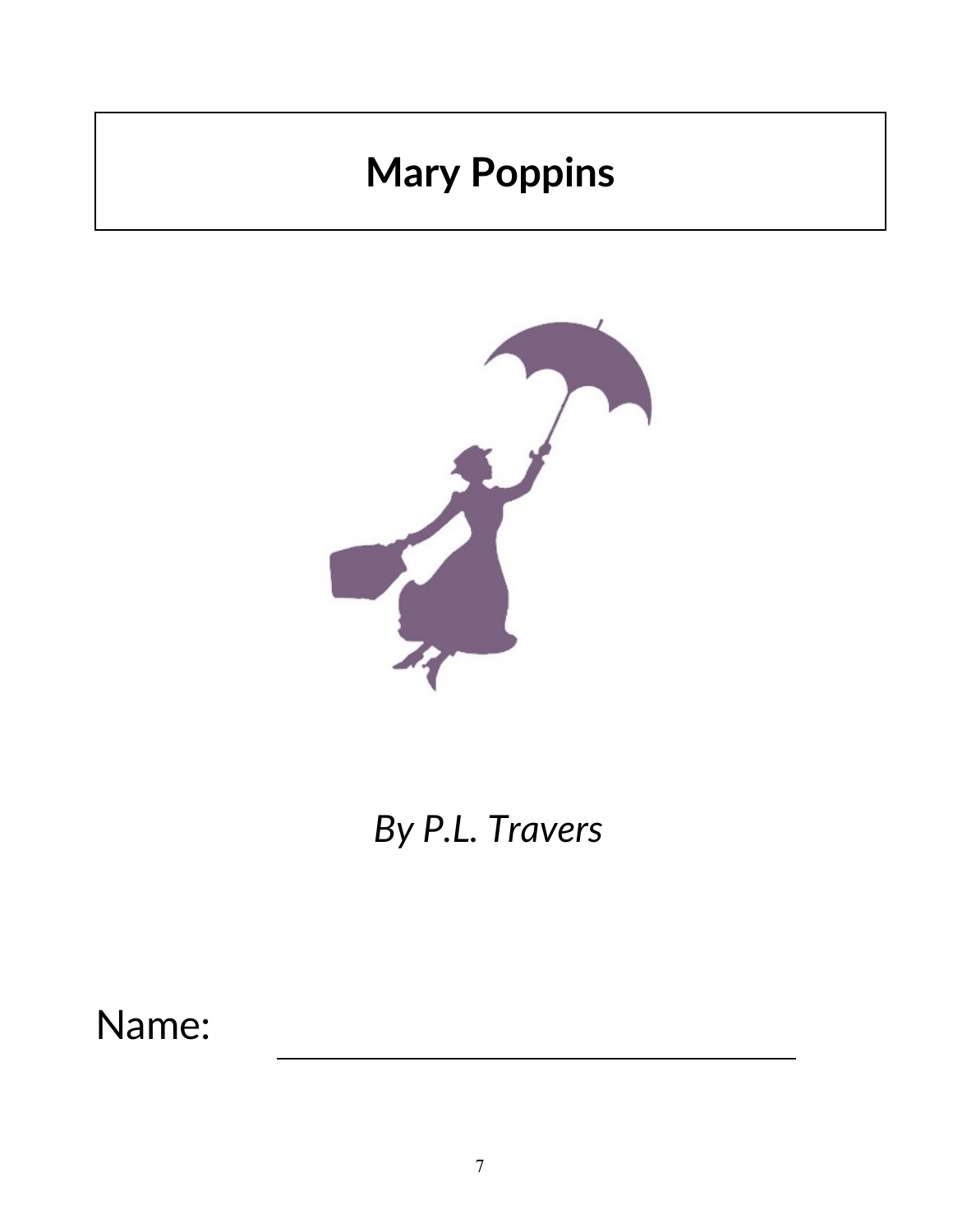

**Chapters 1***-2*



## **Before you read the chapter**:

The story of *Mary Poppins* has been classified as both a fiction novel, as well as a classic *fairy tale*. What is your favorite novel or fairy tale? Give reasons for your answer.



### **Vocabulary:**

Draw a straight line to connect the vocabulary word to its definition. Remember to use a straight edge (like a ruler).

- 
- 
- 
- 
- 
- 
- 
- 
- 
- 
- 1. Dilapidated **A. A former British coin and monetary unit.**
- 2. Consideration B. To be scornful or disrespectful.
- 3. Flagstaff C. Careful thought, typically over a period of time.
- 4. Shilling **D. Of a rich deep red colour inclining to purple.**
- 5. Restrained E. A predatory marine mollusc with a spiral shell.
- 6. Crimson F. In a state of disrepair or ruin.
- 7. Ecstatic G. To grow/develop in a healthy or vigorous way.
- 8. Contemptuous H. A long pole which a flag is hung.
- 9. Whelk **I. Feeling or expressing overwhelming happiness.**
- 10. Flourished J. Characterized by reserve or moderation; unemotional or dispassionate.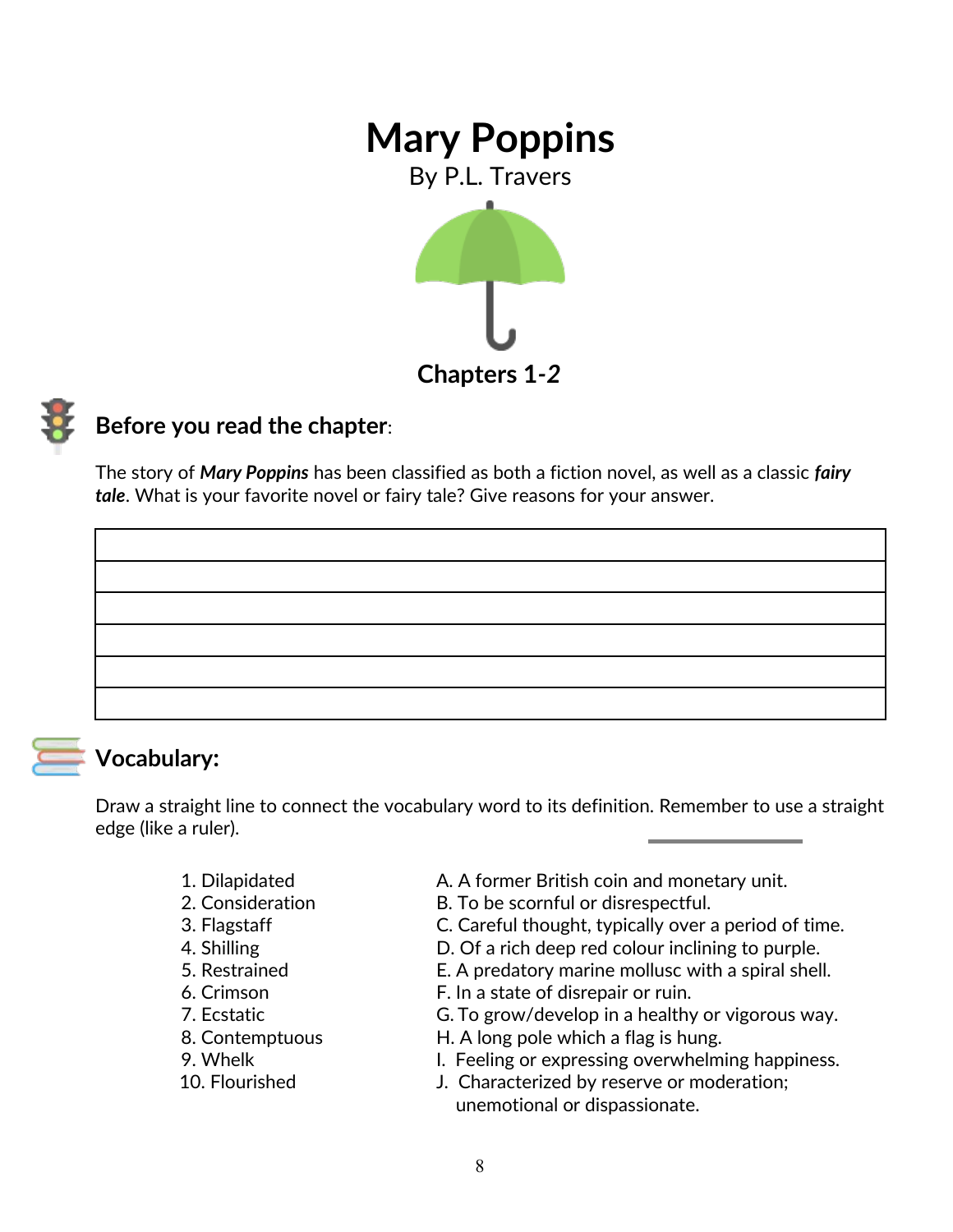

1. Describe the setting of the story as Chapter One begins.

2. Why did Mrs. Banks need a new nanny so urgently?

3. What was so unusual about Mary Poppin's arrival to Seventeen Cherry-Tree Lane?

4. What did Mary Poppins say when Mrs. Banks asked for her references?

- 5. What was so special about the medicine Mary Poppins gave the children?
- 6. What happened when Mary Poppins and Bert stood on one of his paintings?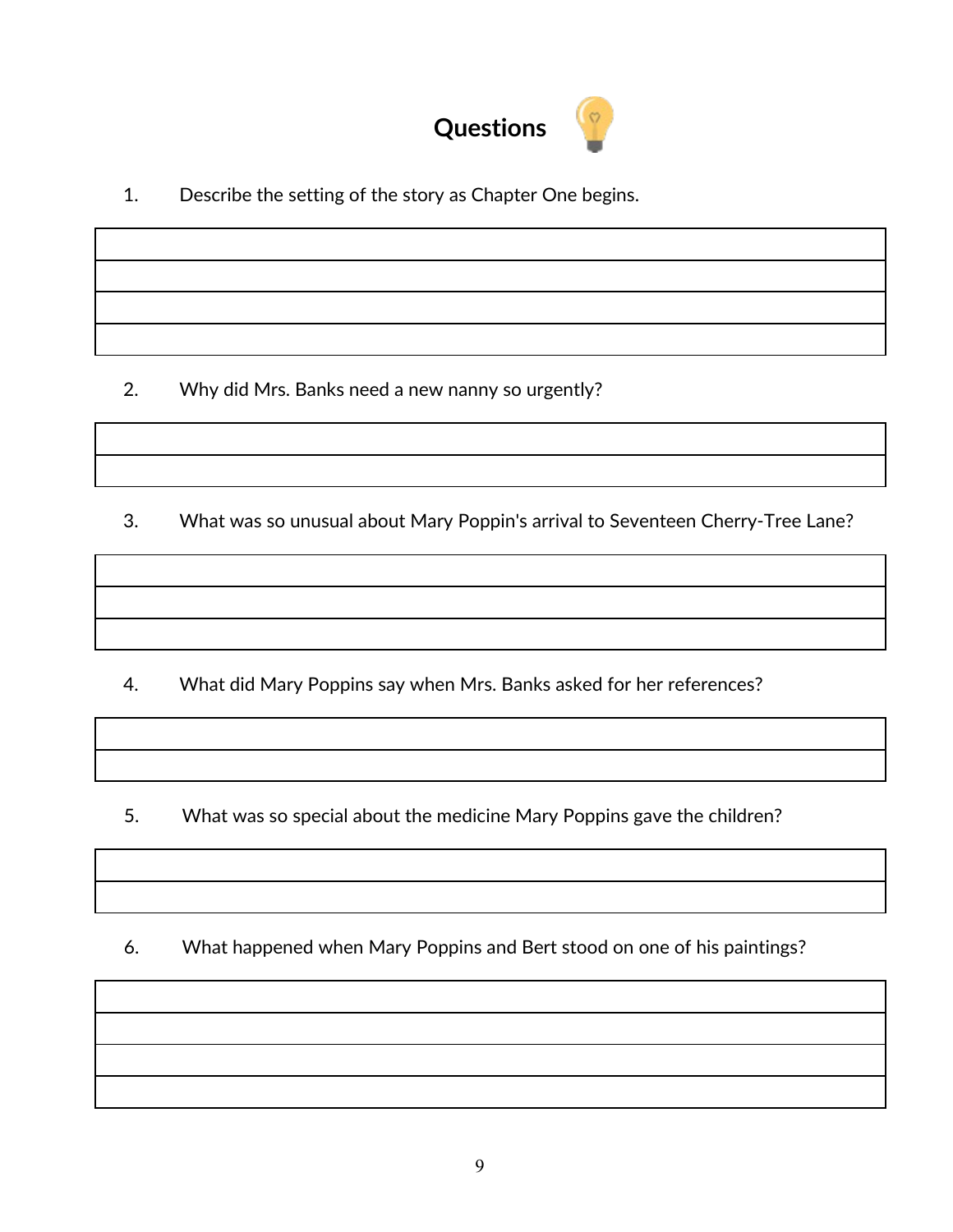## **Language Activity**



**A**. Many authors enjoy using **alliteration –** a literary device where the author repeats the same sound at the beginning of several words. Here's an example of an alliteration: ". . . **s**creaming, **s**hrieking, **s**houting about **s**omething **s**cary."

Using your imagination, create your own examples of **alliteration** from the following topics. Each example must contain a minimum of three words.

| The sounds of a rainstorm.                         |  |
|----------------------------------------------------|--|
| The sounds of children playing on<br>a playground. |  |
| The sound of a car's engine.                       |  |

**B.** A **simile** is a comparison using the words "like" or "as". An example from Chapter One is "*And as he said that, Mr. Banks popped his head out of the window and looked down the Lane to Admiral Boom's house at the corner. This was the grandest house in the Lane, and the Lane was very proud of it because it was built exactly like a ship.*"



ABC

What two things are being compared in this example?

Invent your own **similes** comparing the following items with something from your own imagination:

a) Mary Poppins flying with her umbrella.

b) A boat sailing across the ocean.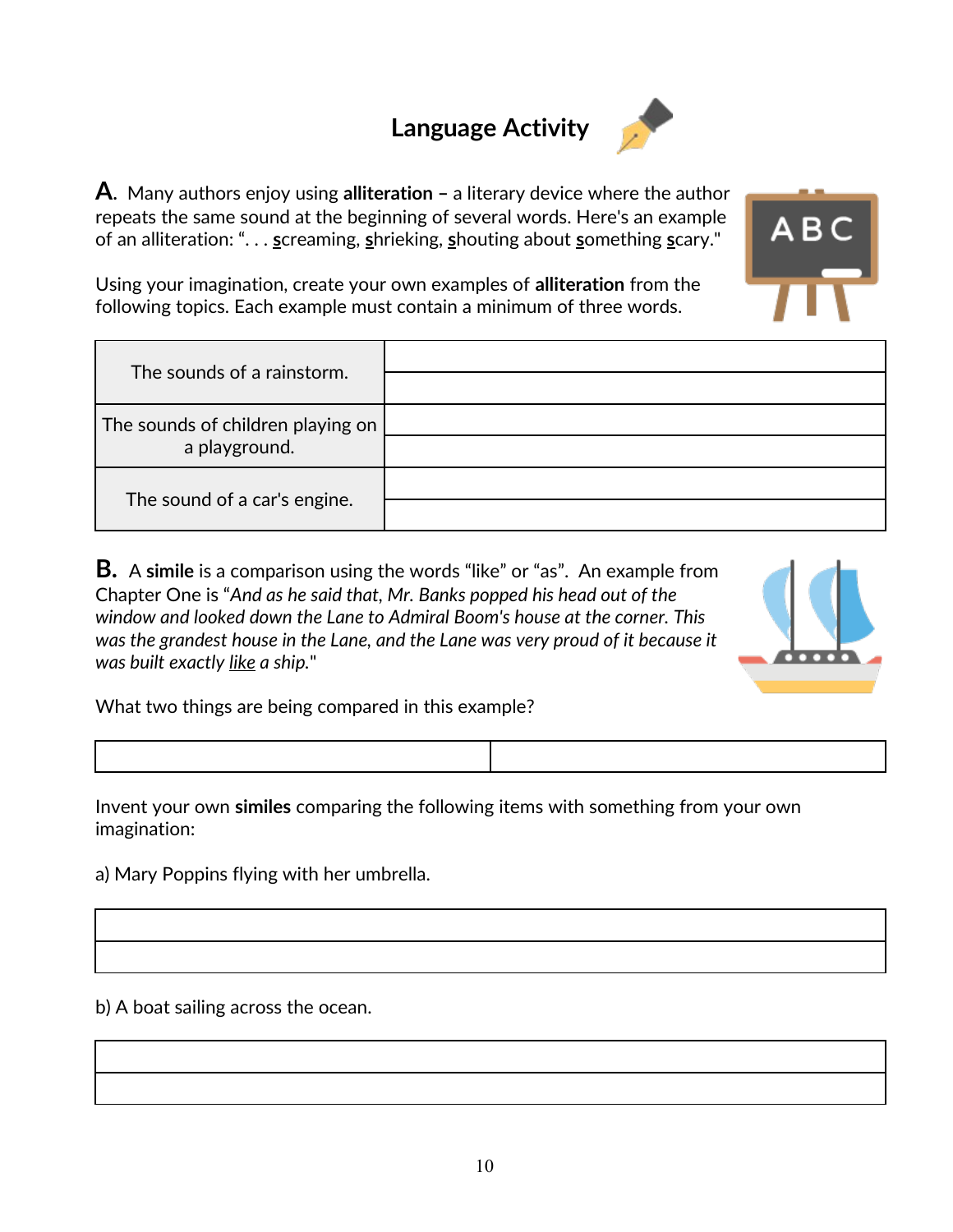## **C***.* **Pick a Country and an Object!**

Sports Cards have been a very popular collector's item for nearly one hundred years. As a matter of fact, a Willie Mays 1952 Topps rookie baseball card is worth over \$3000.00 today!

Wouldn't it be great if a series of collectors cards were issued celebrating some of the world's most fascinating countries?



Design an information card on a country of your own choosing. The back should include at least five interesting facts about the country, and the front of the card should feature an image or drawing of an object that you feel best identifies the nation of your choice. (i.e. England=doubledecker buses, France=Eiffel Tower, etc)

## **D. England – Fascinating Facts**

Using resources from your school library or the Internet, do some research on the nation of **England** and complete the questions listed below.

| <b>Questions</b>                    | <b>Answers</b> |
|-------------------------------------|----------------|
| Population                          |                |
|                                     |                |
| Official Language(s)                |                |
| Currency                            |                |
| Largest City                        |                |
| Capital City                        |                |
| Land Size (Kilometres or Miles)     |                |
| Head of State                       |                |
| Kind of Government (Democracy, etc) |                |